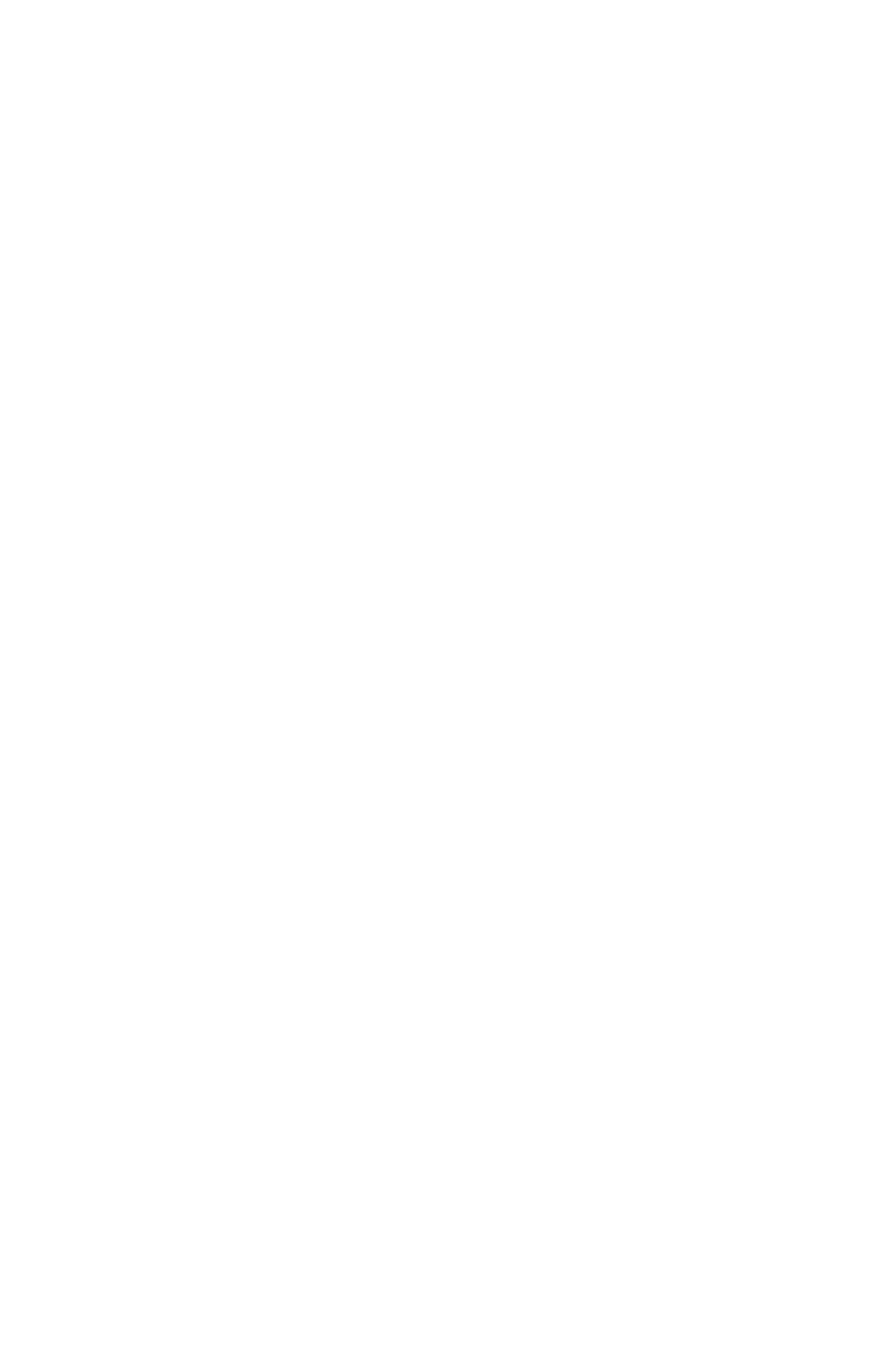#### UNIVERSITY OF OREGON ENVIRONMENTAL STUDIES PROGRAM

# *Commencement Ceremony*

### SUNDAY, JUNE 12, 2022 • 1:00 P.M. ERB MEMORIAL UNION BALLROOM

#### Welcome and Land Acknowledgment

#### **Katie Lynch**

Codirector, Undergraduate Program and Environmental Leadership Program

#### Opening Remarks

#### **Ronald Mitchell**

Assistant Director, Environmental Studies Professor of Environmental Studies and Political Science

### Celebrating Graduate Accomplishments

#### **Kari Norgaard**

Director of Graduate Program, Environmental Studies Professor of Environmental Studies and Sociology

#### Celebrating Undergraduate Accomplishments

#### **Peg Boulay**

Codirector, Undergraduate Program and Environmental Leadership Program

Reflections

#### **Ryan Reed**

BS, Environmental Studies, 2022

#### **Katie Russell**

MS, Environmental Studies, 2022

#### **Alex Renirie**

MS, Environmental Studies and Conflict and Dispute Resolution, 2021 Program Codirector, Healthy Democracy

Conferral of Graduate and Undergraduate Degrees **Ronald Mitchell**

> Closing Remarks **Katie Lynch**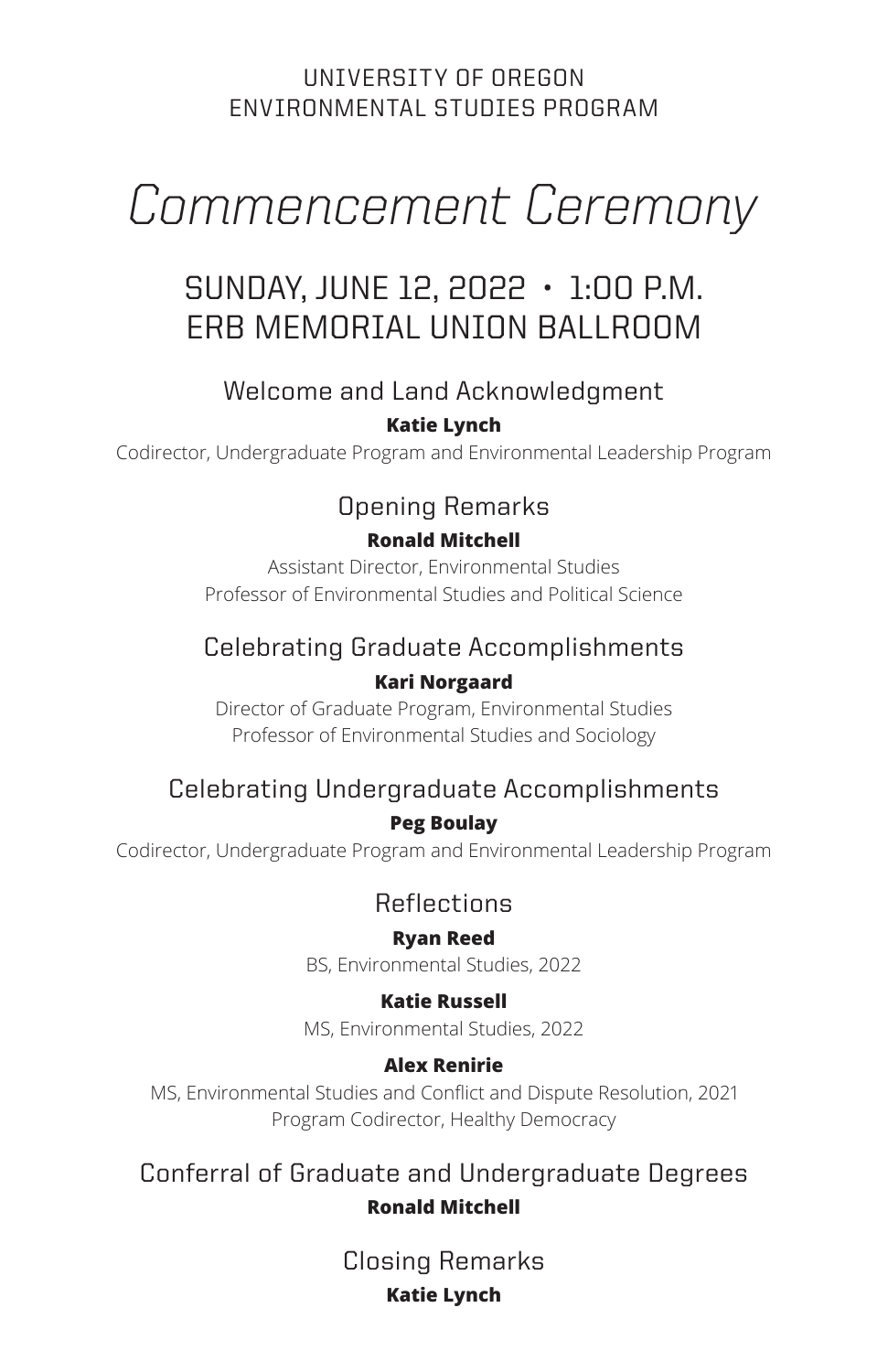### DEGREE CANDIDATES

*Note: This is not an official degree list. Students listed are eligible to participate in the commencement ceremony at the time this program was printed.*

#### THE ENVIRONMENTAL STUDIES PROGRAM IS PROUD TO PRESENT THE GRADUATING CLASS OF 2021–22

#### Doctoral Degrees

Alejandro Brambila Geoffery Johnson<sup>7</sup> Nathaniel Otjen

Kirsten Vinyeta Jamie Wright

#### Master's Degrees

Gabriella Altmire <sup>7</sup> Zoë Garnell Brown Katie Russell Bela Sánchez <sup>7</sup>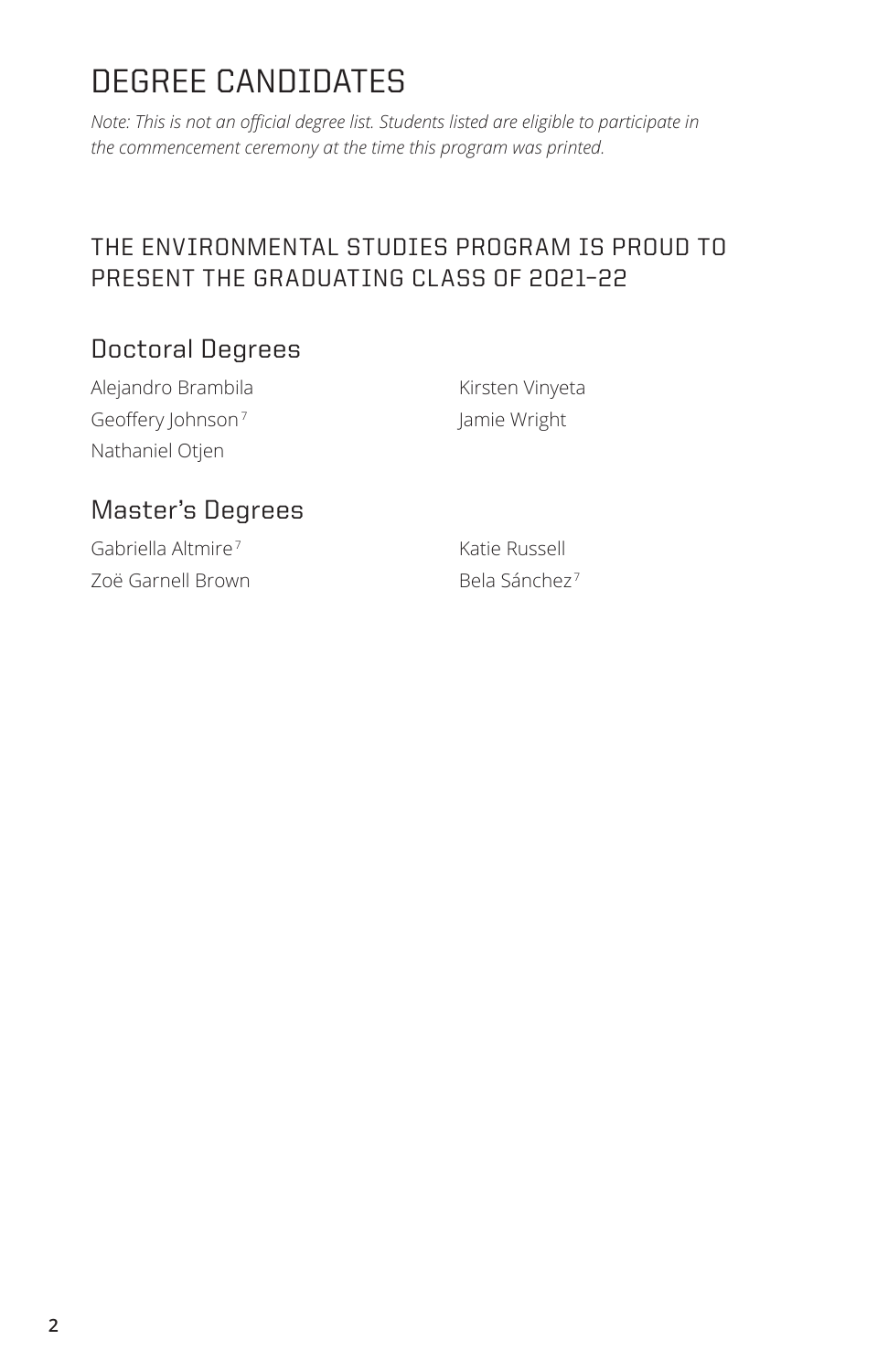#### Baccalaureate Degrees

#### Environmental Science Majors

William Taylor Baldwin Jake Belan Dante Burkett<sup>7</sup> Kira Burkett<sup>7</sup> Jonathan Carmicheal Kevin Chang<sup>6</sup> Isabella Grace Colombo<sup>6</sup> Amber Marie De Avila <sup>6</sup> Amber Due <sup>7</sup> Alison B. Eggling<sup>1,4</sup> Megan Falkner <sup>6</sup> Marleanne Goulet<sup>1,4</sup> Scarlett Gulden Kaitlyn Hardwick<sup>6</sup> Jessi Henderson<sup>6</sup> Cesar Hernandez Leticia Irving<sup>6, 7</sup> Lincoln James Natalie Kataoka 3, 4, 5, 6 Rosa Keale

Gabe Kesich<sup>6</sup> Saoirse Anne Kirby <sup>6</sup> Charlotte Klein<sup>1, 4, 5</sup> Delaney Kleiner<sup>5, 6, 7</sup> Amelia Lawson<sup>6</sup> Anne McElyea <sup>6</sup> Terra Sailor Stupakoff Morrison <sup>5</sup> Eloise Parish Mueller 6, 7 Haley Myerly <sup>7</sup> Shelby Olson<sup>7</sup> Spencer Thomas Page<sup>6</sup> Gunter Przystawik Michael Salmon<sup>6</sup> Jacob Shalaby <sup>7</sup> Paul Joseph Smoot Jr. Marika Tammaru<sup>4</sup> Aran Tedrick <sup>7</sup> Kristianna Marie Thompson<sup>6, 7</sup> Allyson Williams Madeline Frances Zweber <sup>6</sup>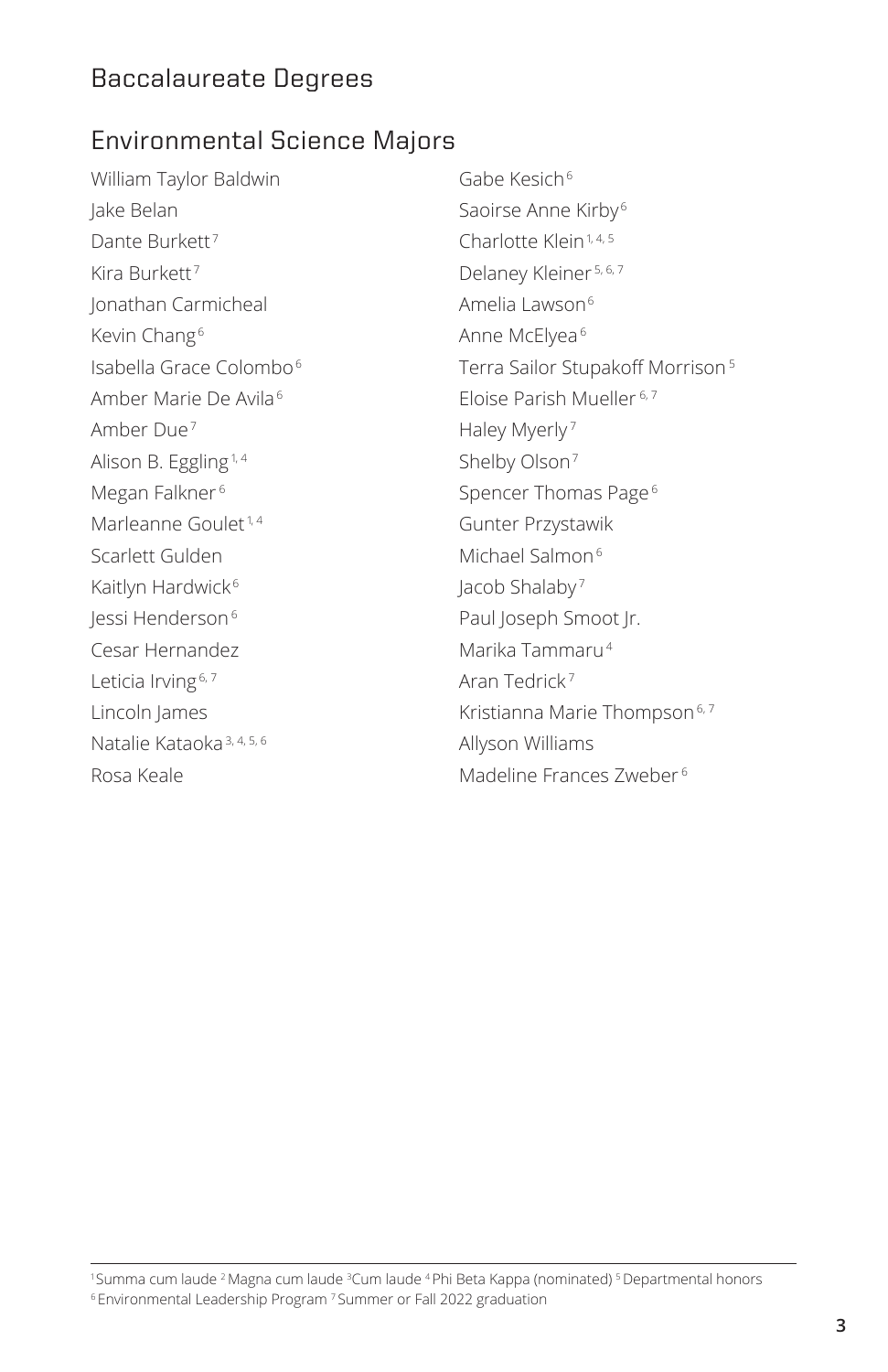#### Environmental Studies Majors

Andrew Adams India Agar Sydney Jane Aston<sup>6</sup> Jack Beetley <sup>6</sup> Jane Boggs <sup>7</sup> Gavin Patrick Bradley <sup>6</sup> Jenna Elizabeth Burns 6, 7 Brianna Josephine Burrell-Lewis<sup>6,7</sup> Caleigh Byrne<sup>2, 4, 6</sup> Zaydhy Calderon Isabella Campbell 4, 6 Isabella Campillo<sup>6</sup> Riley Harper Chan Christina Marie Clark <sup>6</sup> Benjamin Connor Crosby-Brodka 2, 4, 6 Caleb De Jung<sup>7</sup> Veronica R. Dominguez Kira Domzalski 3, 4, 6 Blake Engleman<sup>6</sup> Brandon Fitzpatrick Samantha Flanzer 2, 4 Sofi Forsman3, 4 Haylee Elizabeth Frame 3, 4, 5 Iliana Brielle Gaeta <sup>6</sup> Ian Thomas Gonzalez Maya Rose Gurewitz<sup>6</sup> Brogan Guthrie<sup>7</sup> Kaitlyn Marie Halpin Savannah Hatke Olivia Heller <sup>6</sup> Rachel Hess Maya Hosaka<sup>2, 4</sup> Lena Karam3, 6 Angelina Kline <sup>7</sup>

Michael LaQuay Ryan Alan Laws<sup>1, 4, 5</sup> Olivia Lerner <sup>6</sup> Sarah Mack<sup>3</sup> Stephen Mack Esmeralda Manzo 2, 4 Kyle Martini 5, 7 Naomi Alexa Meyer 3, 4, 6 Paiute Morrison Isabel Mosley 1, 4, 6 Julia Nauman<sup>6</sup> Lindsey Nguyen<sup>6</sup> Emily Anne O'Brien<sup>6,7</sup> Tsukasa Okada Carmell Otto Nicole Plumb<sup>4,6</sup> Danielle Pomeroy<sup>7</sup> Ashley Pontinen<sup>7</sup> Samuel Raffetto Garrett Reagan<sup>6</sup> Ryan Reed<sup>1,4</sup> Ivy Fuller Renner Riley Roefaro<sup>6</sup> AnnaMae Clawson Roome <sup>7</sup> Camille Rowe Izabela Sanchez Noah Harrison Savage <sup>5</sup> Sequoia Shand<sup>6</sup> Filip Slezak <sup>4</sup> Wiley Smith Mariana Josefina Tuason Solitaria<sup>2, 4</sup> Eralise Spokely Greta Stahle <sup>6</sup> Myrthe Stalenhoef<sup>6</sup>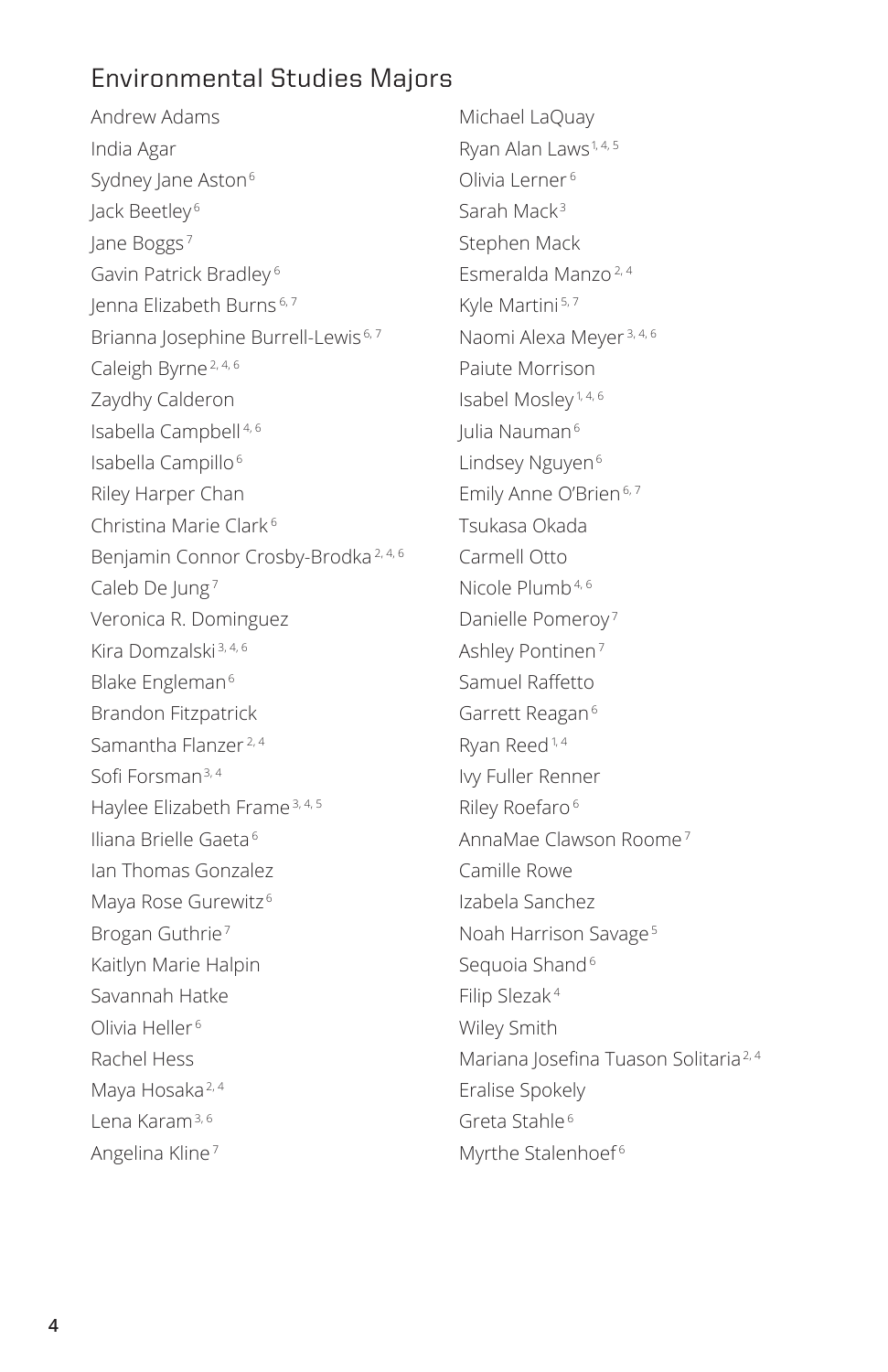Lucy Stout<sup>7</sup> Bryce Van Derveer Brendan Walsh<sup>4</sup> Amanda Wells Elsa Wetten<sup>7</sup>

Autumn McKenzie Wilson Veronica Holly Wilson Zoe Wright<sup>4</sup> James Wynne <sup>4</sup> Olivia Mary Zajac<sup>6</sup>

#### Environmental Studies Minors

Hannah Albright Charles Asher Eva Bailey Collin Edward Bell Leah Borden Cole Carlston Annie Christofferson Laura Cochran7 Morgan Darby<sup>1</sup> Eitan Davis Natalie Dulansky Alexia Eroh Allison Gerhardt <sup>6</sup> Abigail Gisler Joel Itomura <sup>7</sup> Lisa Kochevar Chloe Kov Isabel Lemus Kristensen Jillian McDonough Sarah McGee<sup>7</sup>

Alex Christopher Murphy <sup>6</sup> Paulina Nelson Gianna Paden Paolo Jose Abelido Perez Julia Richards Kylie Robinson<sup>7</sup> Emily Rodnunsky Miranda Roso<sup>6</sup> Alyssa Rueda <sup>7</sup> Ciera Sanders Lauren Schenker<sup>7</sup> Jared Schmelz <sup>7</sup> Samuel Scudder <sup>7</sup> Meije Smith Zachary Sundborg Sydney Tamplin Abigail Trom Austin Wiens <sup>7</sup> Peter Wogan Mia Yerton7

<sup>1</sup>Summa cum laude 2 Magna cum laude 3 Cum laude <sup>4</sup>Phi Beta Kappa (nominated) <sup>5</sup>Departmental honors 6 Environmental Leadership Program 7 Summer or Fall 2022 graduation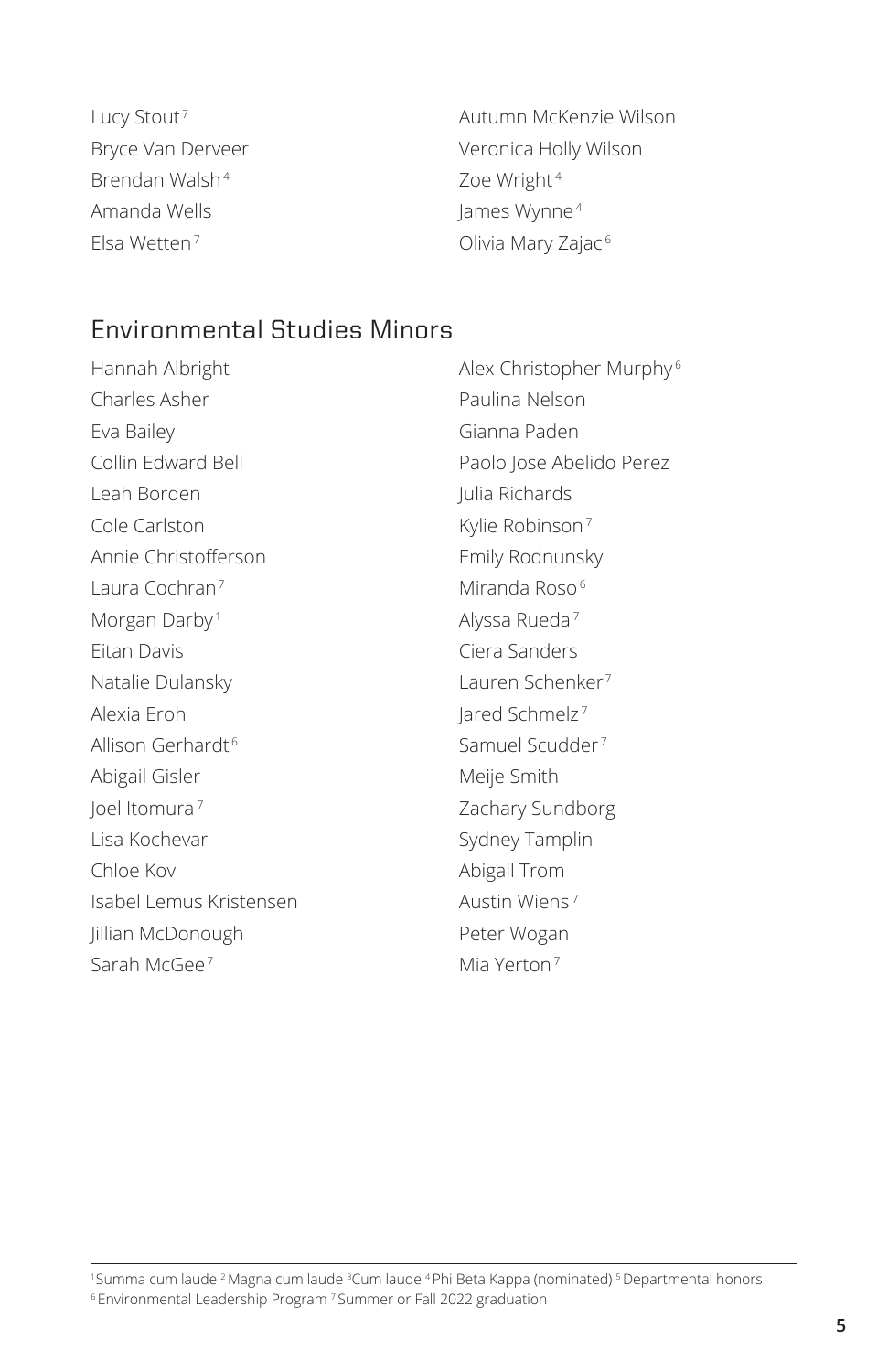## *UO Food Studies Program*

Housed within Environmental Studies, the Food Studies Program promotes and facilitates the interdisciplinary analysis of food-related issues and concerns. It offers a graduate specialization open to graduate students studying food themes in any discipline, school, or college. The program began offering an undergraduate minor in the fall of 2016 and has more than 80 students enrolled. **foodstudies.uoregon.edu**

#### Food Studies Graduate Specialization

| Lydia Teresa Caudill | Timothy Michael Herrera   |
|----------------------|---------------------------|
| Lindsey Marie Foltz  | Bela Sánchez <sup>7</sup> |

#### Food Studies Minors

Allison Bagley William Baldwin Amanda Bell <sup>7</sup> Daniel Bray Madisen Campbell<sup>4,7</sup> Christina Clark lacqueline Cleugh<sup>7</sup> Cassandra Cole Audrey Collins Siena Dorman Leah Eden7 Elizabeth Ferris Meaghan FitzPatrick Marleanne Goulet Frida Graumann Adele Gunter Maya Gurewitz Claire Harris Miles Himy Henry Hochstatter<sup>1,4</sup> Kira Jacobson Nicole Lang <sup>7</sup> Samantha Lykins Mary Marsico Anne McElyea Kathlyn Millham<sup>4</sup> Aneka Moffitt <sup>7</sup> Tylor Moua <sup>7</sup> Allison Myers <sup>7</sup> Olivia Paden Gunter Przystawik Jillian Regan Brooke Ridgway Lauren Schenker Katya Sidhu Mariana Josefina Tuason Solitaria 2, 4 Samantha Tognotti<sup>4,7</sup> Melissa Torres-Duran<sup>7</sup> Cindy Tran Alina Wei Ethan Wu

<sup>1</sup>Summa cum laude 2 Magna cum laude 3 Cum laude <sup>4</sup>Phi Beta Kappa (nominated) <sup>5</sup>Departmental honors 6 Environmental Leadership Program 7 Summer or Fall 2022 graduation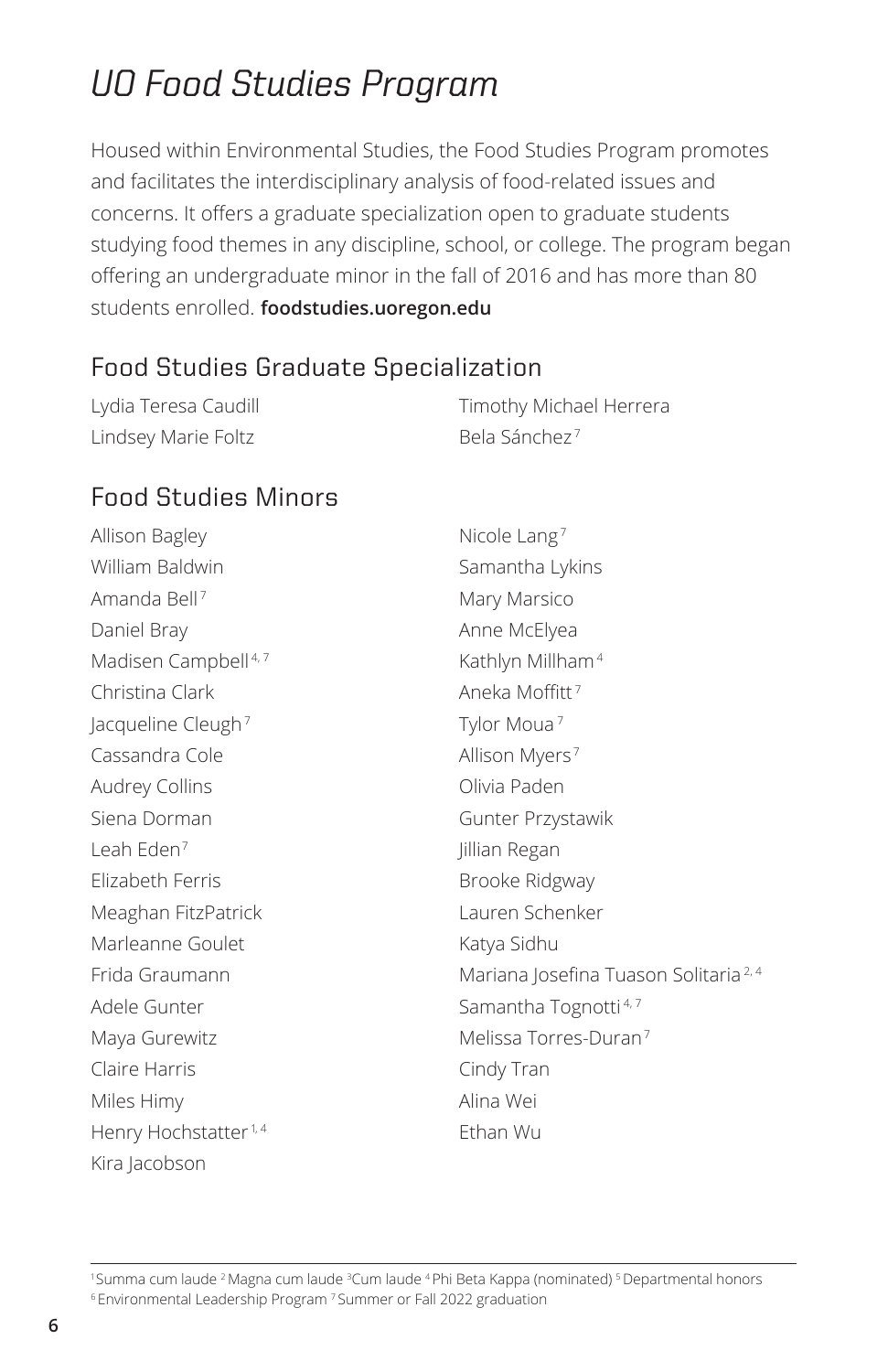### *Environmental Leadership Program*

The Environmental Leadership Program is Environmental Studies' flagship interdisciplinary community-based learning program. We match student teams with non-profit organizations, government agencies and businesses to address local environmental needs. Our students gain collaboration, communication, and professional skills by engaging directly in applied problem-resolution while providing valuable assistance to our community partners. During 2021–22, ELP students implemented six projects. The Aves Compartidas, Climate Science/ Climate Justice, and Restoring Connections teams developed and implemented place-based curricula for elementary and middle school students. Their curricula linked to Next Generation Science Standards and included interactive classroom lessons and inspiring, engaging field trips. The Birds & Blooms, Fuels & Fire, and Promoting Pollinators team used a variety of field methods to monitor plants, animals, vegetative communities and/or fuel loads. Their data and recommendations will shape land management and ecological restoration actions. All six teams presented their projects at the 2022 UO Undergraduate Symposium. We are proud of their accomplishments and their contributions to our community!

"Those of us who witness the degraded state of the environment and the suffering that comes with it cannot afford to be complacent. We continue to be restless. If we really carry the burden, we are driven to action. We cannot tire or give up. We owe it to the present and future generations of all species to rise up and walk!" —Wangari Maathai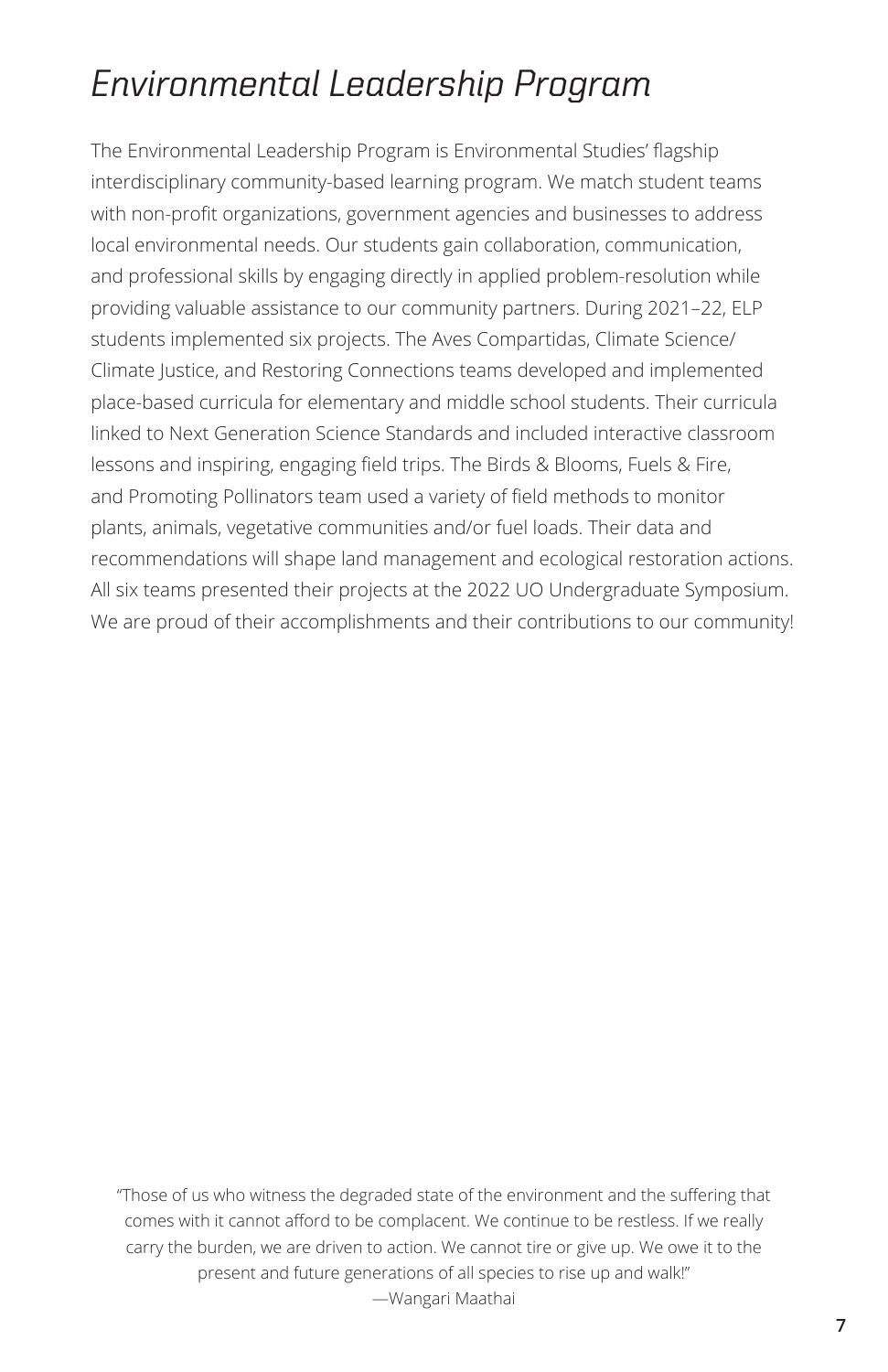### *Environmental Studies Program*

#### Core Faculty

Stacy Alaimo Peg Boulay Mark Carey Lauren Hallett Stephanie LeMenager Kathryn Lynch Katie Lynn Richard Margerum Galen Martin Ronald Mitchell Erin Moore Nicolae Morar Barbara Muraca

Nathan Adams Sophie Bybee Monica Guy Alison Mildrexler

Kari Norgaard Alexandra Rempel Josh Roering Kory Russel Emily Scott Lucas Silva Sarah Stapleton David Sutherland Sarah Wald Peter Walker Marsha Weisiger Richard York

#### Office Staff Office Student Workers

Terra Morrison Charlie Rosgen

"To love a place is not enough. We must find a way to heal it." —Robin Wall Kimmer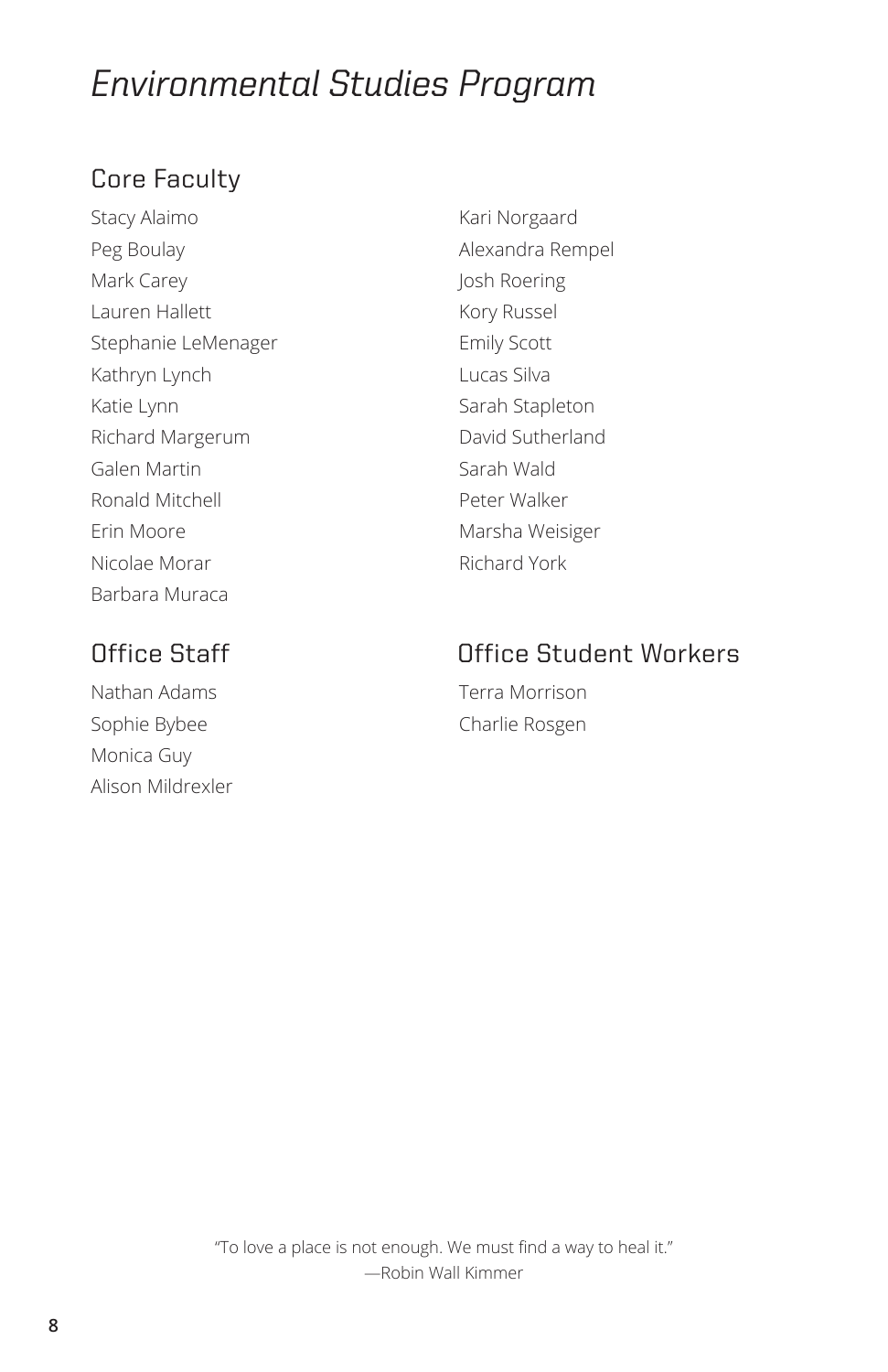#### **PLEASE KEEP IN TOUCH**

Follow @UOENVS on Instagram to find out the latest Environmental Studies Program news and email sbybee@uoregon.edu to sign up for Econews, our weekly jobs and internship newsletter!

#### **RESOURCES FOR ALUMNI**

The Career Center has helpful resources and online tools for alumni, such as the Oregon Career Information System, Handshake, and DuckConnect!

**career.uoregon.edu/alumni**

"For there is always light, if only we're brave enough to see it, if only we're brave enough to be it." —Amanda Gorman